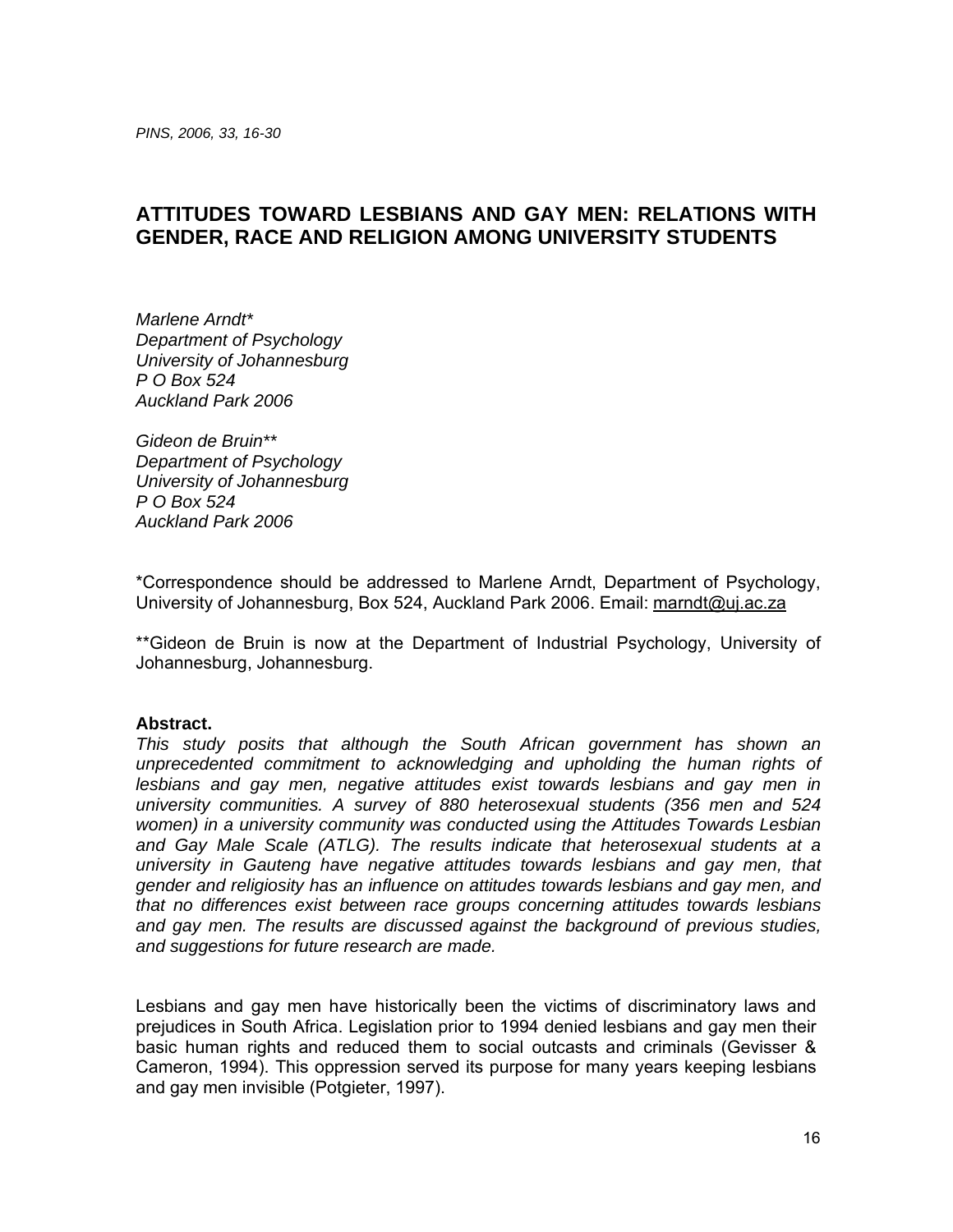The unravelling of the legal and social stigma attached to homosexuality did not commence until 1993. The "Equality Clause" of article nine of the constitution was adopted on May 8, 1996. As a result, South Africa has one of the most progressive and inclusive constitutions with regards to homosexuality in the world. The South African government has shown unprecedented commitment to acknowledging and upholding the human rights of lesbians and gay men (Human Rights Watch, 2003).

The challenges faced by lesbians and gay men in university communities have become the focus of research in recent years in the United States of America. Herek (1995) found evidence of prejudice and discrimination against lesbians and gay men on campuses. Evans and D'Augelli (1996) found the campus environment to be unwelcoming and hostile towards lesbians and gay men. Wong, McCreary, Carpenter, Engle and Korchynsky (1999) reported that heterosexual students have negative attitudes towards lesbians and gay men. Several studies (Griffin, 1998; Lance, 2002) showed that verbal and behavioural hostility are directed towards lesbians and gay men, and Peters (2003) supported these findings.

At the same time, the prevailing images of lesbians and gay men were pejorative stereotypes, which fuelled homophobia. Homophobia in its extreme form is evident, even in the absence of research. Newspapers and television news reveal the nature of acts of hatred against lesbians and gay men. The story of the 21-year-old Matthew Shepard illustrates the abovementioned. In 1998, Shepard, a student at the University of Wyoming, was a victim of a fatal anti-gay attack. He was brutally beaten, burned, and then tied to a fence in freezing weather. He eventually died (Harper & Schneider, 2003).

Research indicates that there is also an undercurrent of hostility and violence against gay men and lesbians in South Africa. Findings from studies conducted (Theron, 1994; Theunick, 2000; Reid & Dirsuweit, 2001), point out that gay bashing and the prominence of rape is not uncommon. In addition, survey questionnaires completed by Equality Project for the years 2001 and 2002 indicate a high level of sexual assault as an element of homophobic violence. Therefore, regardless of the fact that the South African constitution has extensive human rights protections, acknowledging the respect due to diversity in a way that the ideologies prevalent in many other countries still do not recognize, negative attitudes exist towards lesbians and gay men.

Many lesbians and gay men undergo an identity transformation during their university years where they acknowledge their sexual orientation to themselves and others. Research has shown that lesbian and gay students go through a process that involves "shifting one's identity from the socially accepted heterosexual identity to the socially denigrated non-heterosexual lesbian and gay identity" (Dworkin, 2000:165). Theorists have attempted to describe the shift in identity or "coming out" process. Lewis, Derlega, Griffin and Krowinski (2003) conceptualised the coming out process as a series of stages proceeding from an initial awareness of being different through dissonance, grieving, and inner conflict, to gradually building a stable lesbian or gay identity complete with long-term relationships. However, research has shown that rigid stage models do not provide an accurate picture of identity development for many lesbians and gay men (Dube, 2000).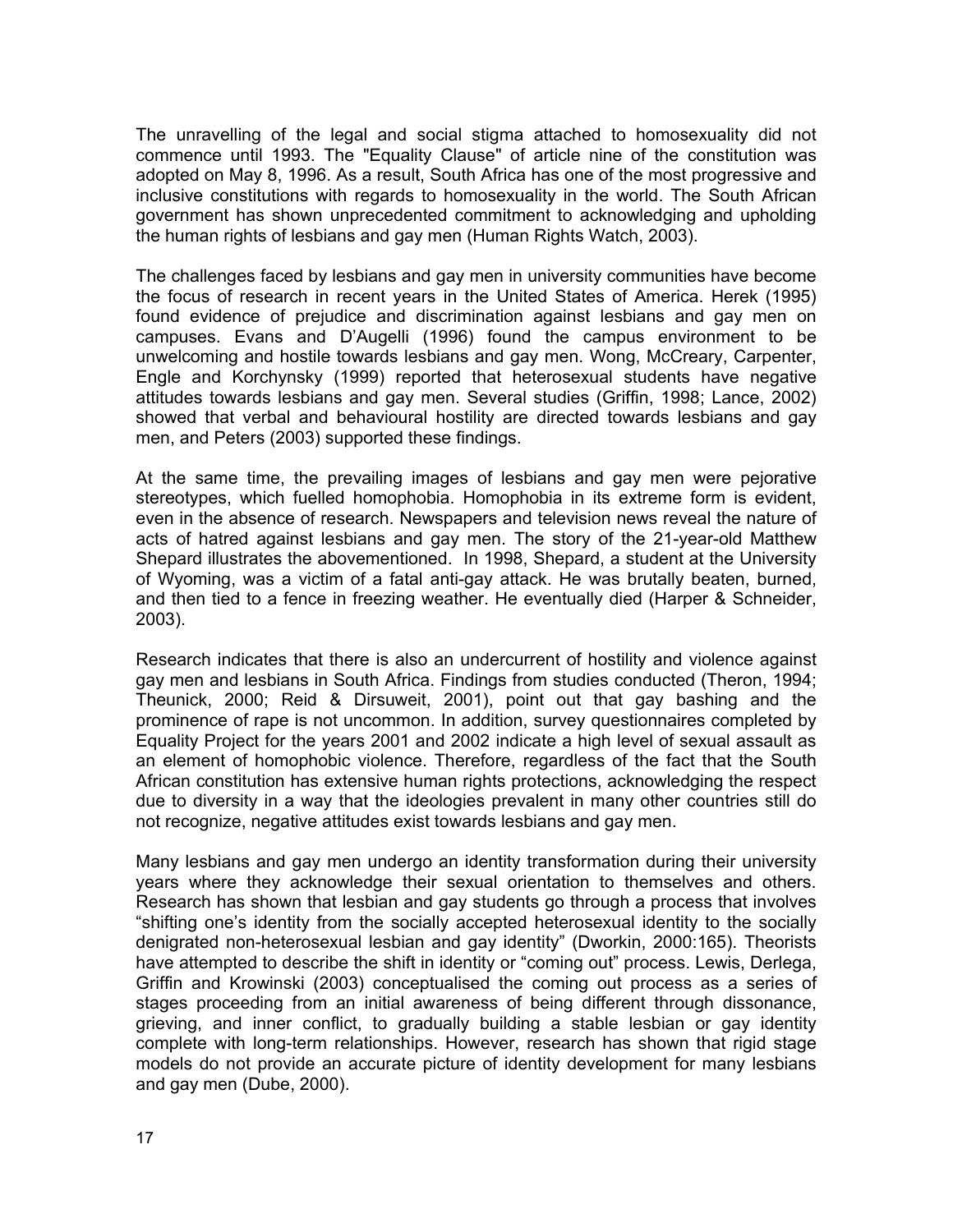In contrast to stage models, recent models of sexual identity suggest that identity formation is not a linear process but a fluid one, involving movement back and forth or a spiralling of progression and regression (Marszalek & Cashwell, 1999; Reynolds & Hanjorgiris, 2000). These newer models recognize that environmental constraints may prohibit public disclosure despite a successfully achieved lesbian or gay identity (Reynolds & Hanjorgiris, 2000).

The above findings also indicate that the environment had a strong influence on whether, and to what extent, a person came out to others. Factors that encouraged lesbian and gay students to come out included; being around supportive people, perceiving the overall climate as supportive, and having lesbian and gay role models in the environment (Cohen & Savin-Williams, 1996; Evans & Broido, 1999).

Hence, it seems that context, especially the level of perceived risk, seemed to greatly influence the extent to which gay men and lesbian women choose to be open about their sexual identity. In such a context, coming out then appears to be less of a stage or development process than an assessment of the environment (Harry, 1993; Love, 1998).

Certain heterosexual group differences regarding attitudes towards lesbians and gay men have been observed and documented by researchers (Herek, 2000; Whitley, 2001; Lewis, 2003). In the following section these group differences, namely gender, religion and race will be examined. Research has shown that gender is related to heterosexuals' attitudes toward homosexuals. Over the last two decades one of the most significant findings to emerge from research is that, heterosexual men manifest more negative attitudes toward gay men and lesbian women than do heterosexual women. Wellings, Field, Johnson and Wadsworth (1994) found a higher prevalence of negative attitudes toward homosexuals in heterosexual men than women. Similarly, Herek and Capitanio (1999) found a consistent tendency for male students to express more hostile attitudes toward homosexuals than female students. Schieman (1998) found in his sample of university students that, heterosexual men reported significantly higher levels of social distance and homophobia towards gay men than towards lesbians.

Societal values, especially as determined by religion, are important factors related to the formation of attitudes and stereotypes about specific groups. Specifically, homophobic attitudes may result from societal values and religious factors (Gray, Kramer, Minick, McGehee, Thomas & Greiner, 1996). Previous studies have found that individuals who are more religious, have more conservative religious beliefs and those that attend church frequently are more homophobic (Kunkel & Temple, 1992; Herek & Glunt, 1993; Gray, et al, 1996; Greene & Rademan, 1997). Waldo (1998) conducted research with students and their perception about the degree to which the campus is accepting, supportive (or otherwise) of lesbian and gay male students and their concerns. Findings from the study indicate that heterosexual students with strong religious convictions demonstrated less favourable views toward lesbian and gay male students.

Less is known about the relationship between race and attitudes towards lesbians and gay men. The research evidence that suggests that attitudes held by white and black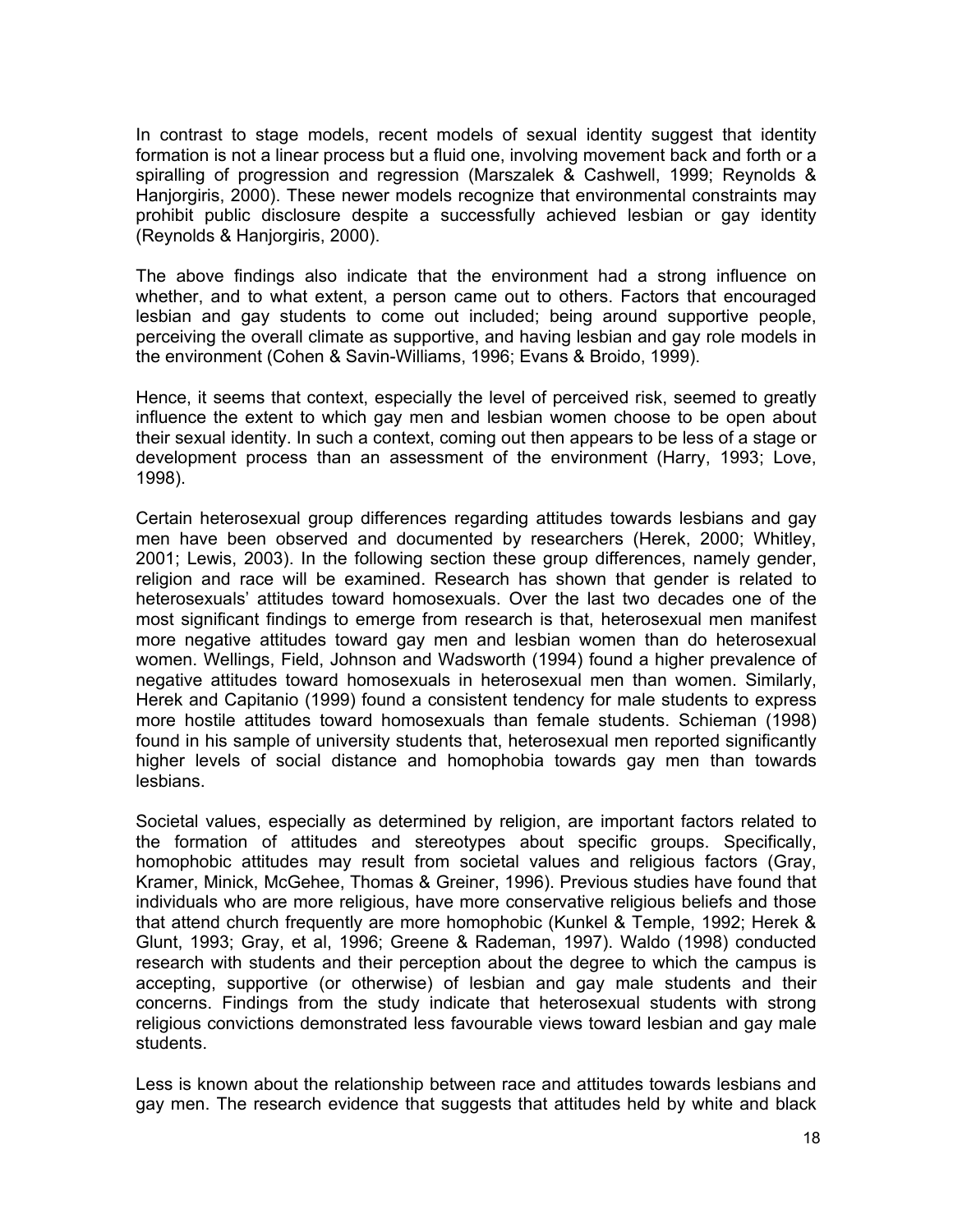heterosexuals differ is mixed. Levit and Klassen (1974) found that white heterosexuals have significantly more negative attitudes towards lesbians and gay men than do black heterosexuals, whereas Hudson and Rickets (1980), Schneider and Lewis (1984) and Lewis (2003) found the opposite results. Considering the role of race with regards to attitudes towards lesbians and gay men is important given evidence that concepts related to sexual orientation are culturally and historically defined (Waldo, 1998).

Measuring the attitudes toward lesbians and gay men, finding the most significant predictors of homophobia, and documenting attitudes towards lesbian and gay male students within a South African university setting, is a critical step towards a healthy campus climate (Davis, 1998).

Based on the literature review, hypotheses were formulated about the relationship of attitudes towards lesbians and gay male students at a university in Gauteng: Hypothesis 1: Male and female students have different attitudes towards lesbians and gay men; Hypothesis 2: Students who are more religious have more negative attitudes towards lesbians and gay men; and Hypothesis 3: black and white students have different attitudes towards lesbians and gay men.

## **METHOD.**

## **Participants.**

A convenience sample of 1125 undergraduate students attending a university in Gauteng participated in this study. As a result of a Rasch Item Response analysis, the data of 183 participants were discarded based on inconsistent responses. A further 62 surveys were not included as these students indicated that they were homosexual or bisexual. The final sample therefore consisted of 880 heterosexual students. The students were from different faculties. These included Arts (*n* = 376), Economics (*n* = 202), Law (*n* = 109), Natural Sciences (*n* = 62) and Engineering (*n* = 114). The sample included 356 men and 524 women.

## **Measuring instrument.**

In order to ascertain the attitudes towards lesbians and gay men in a university setting, respondents were required to complete a questionnaire. This survey included an assessment of the participants' attitudes towards lesbians and gay men, operationalized by the respondent's scores on the Attitudes towards Lesbians and Gay Men Scale (ATLG) (Herek, 1994). Assessment of reliability and validity of the ATLG was conducted with a sample of 368 undergraduate volunteers. Alpha coefficients indicated satisfactory levels of internal consistency for the ATLG scale ( $\alpha$  = 0.90) and the subscales ( $\alpha$  = 0.89 for the ATG, and  $\alpha$  = 0.77 for the ATL) (Herek, 1994).

## **Biographical questionnaire.**

The biographical questionnaire was constructed to obtain relevant personal information about individual respondents. Emphasis was placed on acquiring information that would allow for the testing of the hypotheses in respect of the variables of interest. The biographical questionnaire also served to identify certain features specific to the sample. The information required was the following: gender, sexual orientation, degree of commitment to religion and race group.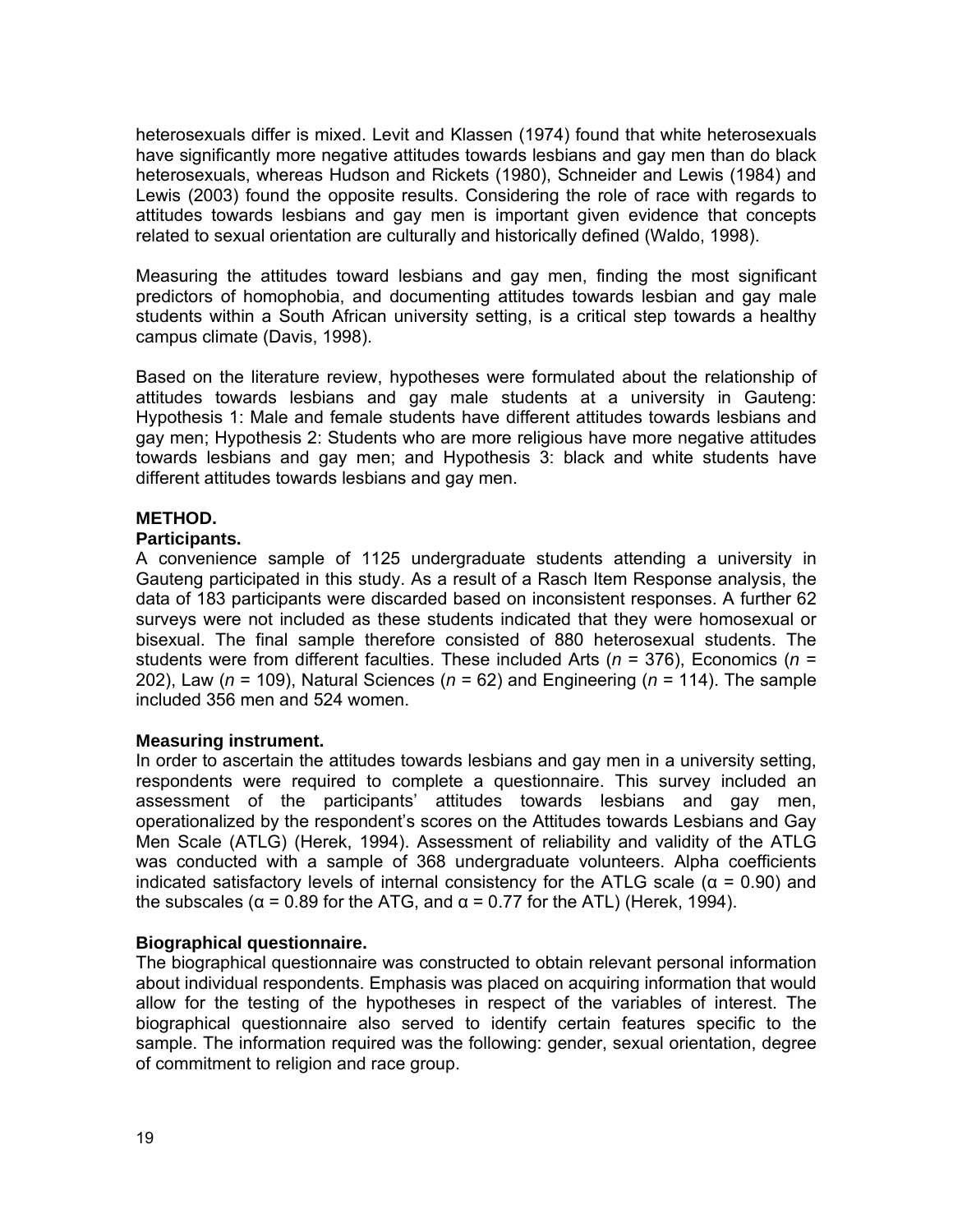## **Procedure.**

The research procedure involved first gaining permission from, and arranging with the course coordinators from the different faculties to use students registered in undergraduate studies. The students were informed about the testing procedure and confidentiality. During this session, an explanation of the purpose and the aim of the study were provided by the researcher. All students completed the questionnaire in class.

## **Results.**

The results showed a statistically significant and strong positive correlation between the two scales (*r* = 0.778, *p <* 0.01).

Hypothesis 1: Male and female students have different attitudes towards lesbians and gay men.

## Table 5.1

*Means and Standard Deviations for Male and Female Students Responses on the ATLG* 

|                                    |     |      | Standard  |  |  |  |
|------------------------------------|-----|------|-----------|--|--|--|
| Gender                             | Ν   | Mean | Deviation |  |  |  |
| Attitude Towards Lesbians Subscale |     |      |           |  |  |  |
| Men                                | 356 | 4.67 | 2.07      |  |  |  |
| Women                              | 524 | 3.98 | 2.08      |  |  |  |
| Attitude Towards Gay Male Subscale |     |      |           |  |  |  |
| Men                                | 356 | 6.26 | 1.76      |  |  |  |
| Women                              | 524 | 4.76 | 1.85      |  |  |  |

The means and standard deviations of the male and female students' responses to the lesbian and gay male scores of the ATLG are reported in Table 5.1. The differences in the attitudes of male and female students towards lesbians and gay men were tested by means of a MANOVA, where gender served as the independent variable and the lesbian and gay male scales of the ATLG served as dependent variables.

The MANOVA showed a statistically significant difference between male and female students  $[F(2, 877) = 98.021$ , Wilk's A = 0.817, p 0.01,  $n^2 = 0.183$ , with gender accounting for approximately 18% of the variance in the linear combination of the lesbian and gay male scales of the ATLG. This might be described as a strong relation and shows that the differences in the global attitudes of men and women are statistically and practically significant.

Follow-up univariate ANOVAs showed statistically significant differences between male and female students for the lesbian scale  $[F(1, 878) = 23.356, p < 0.01, n^2 = 0.026]$ , and for the gay male scale  $[F(1, 878) = 143.010, p < 0.01, n^2 = 0.140]$ . For the lesbian scale, gender accounted for approximately 3% of the variance, whereas for the gay male scale, gender accounted for approximately 14% of the variance. Hence, the practical significance of the gender differences with regard to the lesbian scale is relatively small, but for the gay male scale, it is relatively large. Inspection of the means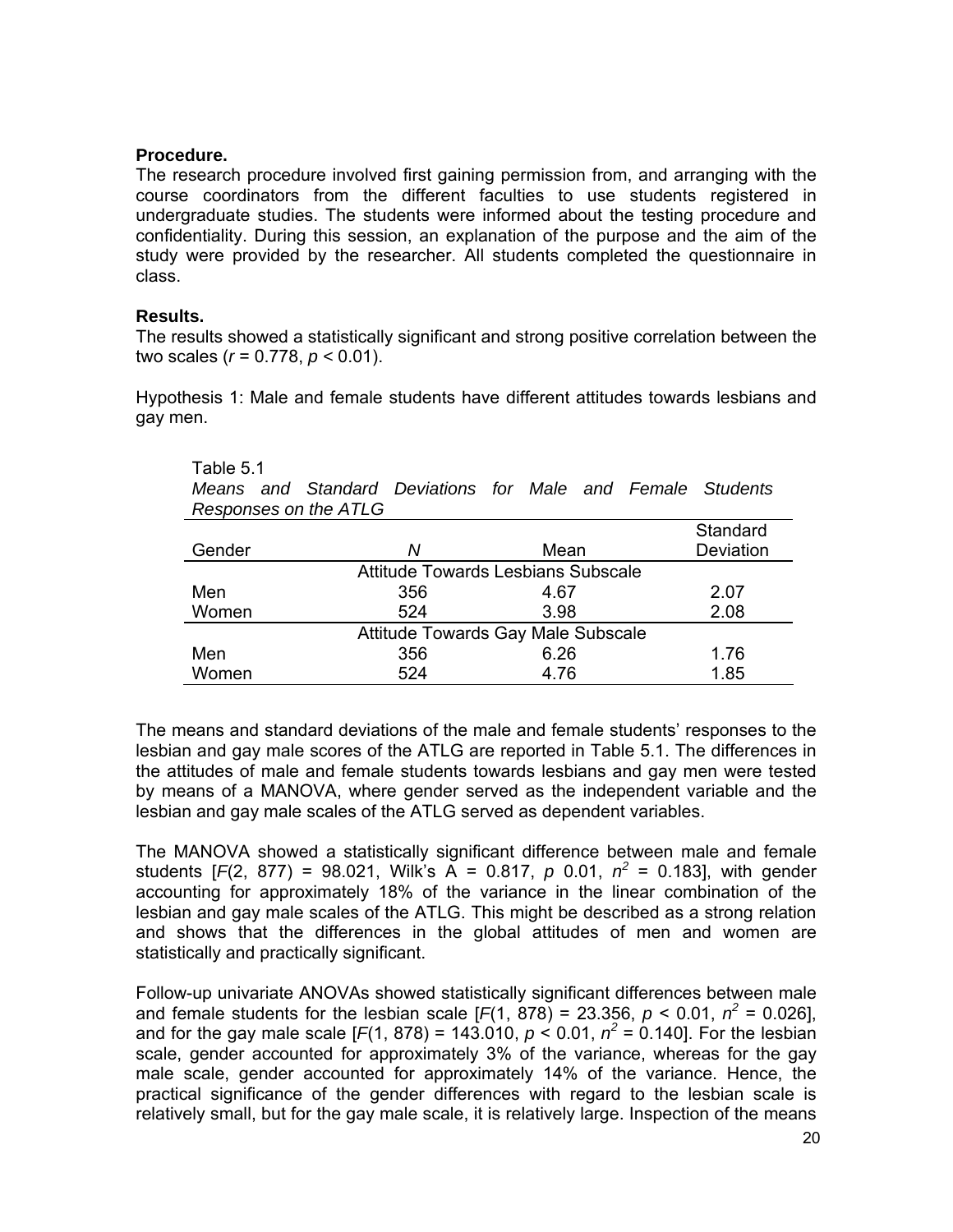in Table 5.1 showed that the male students held more negative attitudes to both lesbians and gay men than did female students.

Hypothesis 2: Students who are more religious have more negative attitudes towards lesbians and gay men.

The means and standard deviations of three different religious groups (Not at all religious, moderately religious and deeply religious) are given in Table 5.2.

| Means and Standard Deviations for Religion on the ATLG |                                           |      |           |  |  |  |
|--------------------------------------------------------|-------------------------------------------|------|-----------|--|--|--|
|                                                        |                                           |      | Standard  |  |  |  |
| Religion                                               | Ν                                         | Mean | Deviation |  |  |  |
|                                                        | <b>Attitude Towards Lesbians Subscale</b> |      |           |  |  |  |
| Not at all religious                                   | 80                                        | 2.84 | 1.77      |  |  |  |
| Moderately religious                                   | 558                                       | 3.85 | 1.89      |  |  |  |
| Deeply religious                                       | 242                                       | 5.67 | 1.94      |  |  |  |
|                                                        | Attitude Towards Gay Male Subscale        |      |           |  |  |  |
| Not at all religious                                   | 80                                        | 4.40 | 2.01      |  |  |  |
| Moderately religious                                   | 558                                       | 5.04 | 1.90      |  |  |  |
| Deeply religious                                       | 242                                       | 6.46 | 1.60      |  |  |  |

| Table 5.2                                              |
|--------------------------------------------------------|
| Means and Standard Deviations for Religion on the ATLG |

The differences in attitudes towards lesbians and gay men were tested by means of a MANOVA, where religion served as the independent variable and the lesbian and gay male scales of the ATLG served as the dependent variables. The results showed that religion had a statistically significant relation with attitudes towards lesbians and gay men [*F* (4,1752) = 48.602, Wilk's A = 0.810,  $p < 0.01$ ,  $n^2 = 0.100$ ], with religion accounting for approximately 10% of the variance in the linear combination of the lesbian and gay male scales of the ATLG, which might be interpreted as a moderately strong effect.

Follow-up univariate ANOVAs showed statistically significant differences between religious categories for the lesbian scale  $[F(2, 877) = 101.746, p < 0.01, n^2 = 0.188]$ , and for the gay male scale  $[F(2, 877) = 62.655, p < 0.01, n^2 = 0.125]$ . For the lesbian scale, religion accounted for approximately 18% of the variance, whereas for the gay male scale, religion accounted for approximately 12% of the variance.

Post hoc Scheffé tests showed statistically significant differences between the means of all three religious groups for the lesbian scale. Inspection of the means in Table 5.2 showed that the deeply religious group held the most negative attitudes ( $M = 5.67$ ), followed by the moderately religious group ( $M = 3.85$ ), and the non-religious group ( $M =$ 2.84). Similarly, post hoc Scheffé tests showed statistically significant differences between the means of all three groups for the gay male scale, where the deeply religious group held the most negative attitudes  $(M = 6.46)$ , followed by the moderately religious group ( $M = 5.04$ ), and the non-religious group ( $M = 4.40$ ).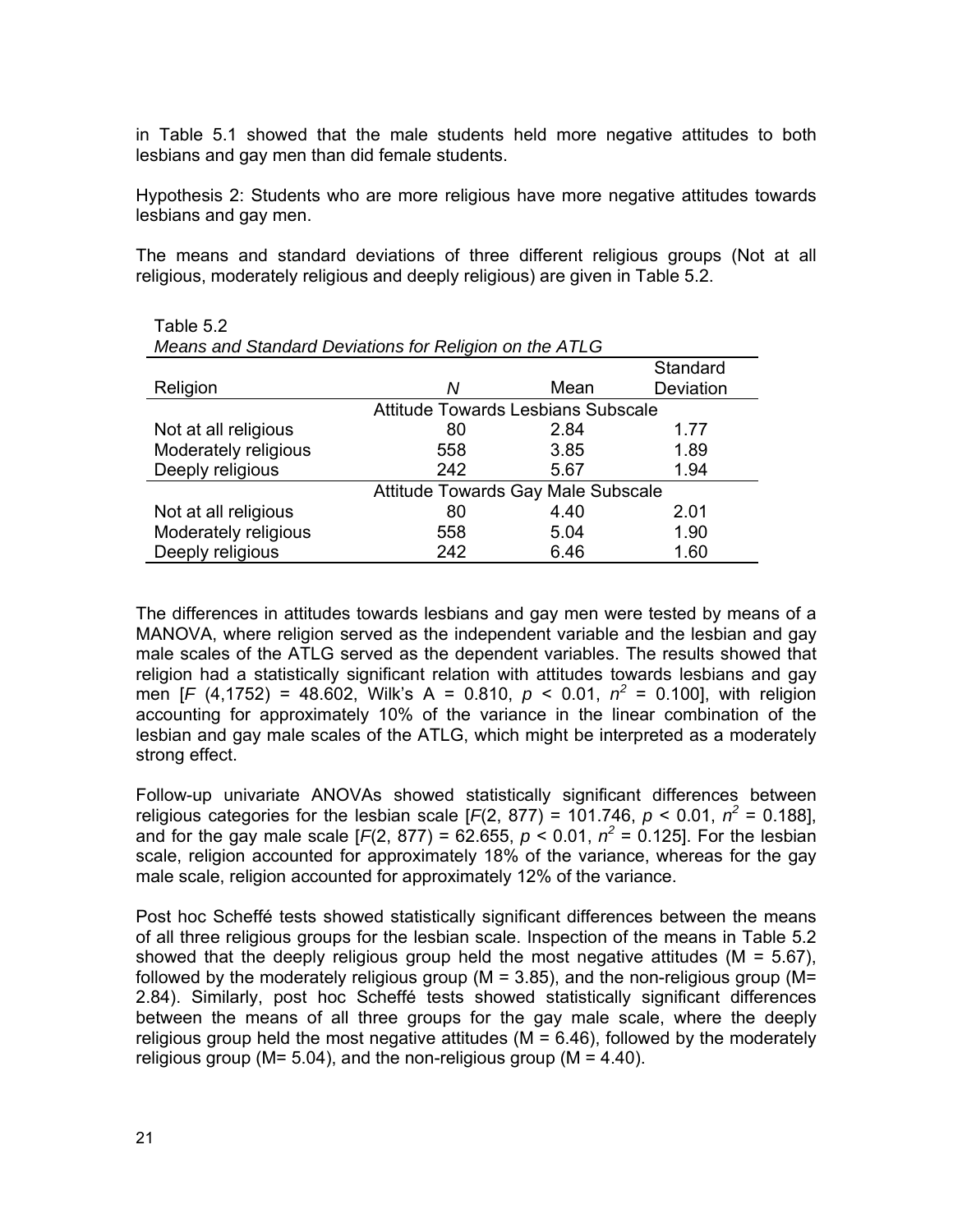Hypothesis 3: Black and white students have different attitudes towards lesbians and gay men than white students.

| Means and standard Deviations for Race Groups on the ATLG |                                    |      |           |  |  |
|-----------------------------------------------------------|------------------------------------|------|-----------|--|--|
|                                                           |                                    |      | Standard  |  |  |
| Race group                                                | Ν                                  | Mean | Deviation |  |  |
|                                                           | Attitude Towards Lesbians Subscale |      |           |  |  |
| <b>Black</b>                                              | 202                                | 4.20 | 2.00      |  |  |
| White                                                     | 556                                | 4.32 | 2.12      |  |  |
| Coloured                                                  | 52                                 | 3.86 | 2.21      |  |  |
| Asian                                                     | 70                                 | 4.28 | 2.10      |  |  |
|                                                           | Attitude Towards Gay Male Subscale |      |           |  |  |
| <b>Black</b>                                              | 202                                | 5.20 | 1.82      |  |  |
| White                                                     | 556                                | 5.50 | 2.00      |  |  |
| Coloured                                                  | 52                                 | 4.90 | 1.93      |  |  |
| Asian                                                     | 70                                 | 5.24 | 1.93      |  |  |

Table 5.3 shows the means and standard deviations of four race groups, namely Black, White, Coloured and Asian, for the scales of the ATLG. The results of a MANOVA showed that race did not have a statistically significant effect on attitudes towards lesbians and gay men [ $F(6,1750) = 1.618$ , Wilk's A = 0.989,  $p = 0.138$ ,  $n^2 = 0.006$ ]. Race explained less than 1% of the variance in the linear combination of the lesbian and gay male scales of the ATLG, which might be described as a very small effect.

# **DISCUSSION.**

Table 5.3

Hypothesis one stated that male and female students have different attitudes towards lesbians and gay men. The results indicate that both a respondent's gender as well as perceptions of the gender of participants in homosexual relationships was differential predictors of attitudes concerning homosexuals. For the Attitude towards Lesbian Subscale (ATL), gender accounted for approximately 3% of the variance, whereas for the Attitude towards Gay Male Subscale (ATG), gender accounted for approximately 14% of the variance.

Therefore, the findings from the present investigation are consistent with the gender difference literature on attitudes towards homosexuality (Wellings, Field, Johnson & Wadsworth, 1994; Herek & Capitanio, 1996). Both a respondent's gender as well as perceptions of the gender of participants in homosexual relationships was differential predictors of attitudes concerning homosexuals.

Various explanations have been offered for the gender difference in attitudes towards gay men and lesbians. With regards to the fact that men have less negative attitudes towards lesbians, Whitley, Wiederman and Wryobek (1999) purport that it could be the case that heterosexual men have less homophobic attitudes towards lesbians in part due to the erotic value they associate with lesbianism. Despite the fact that heterosexual men typically respond more negatively toward homosexuality than women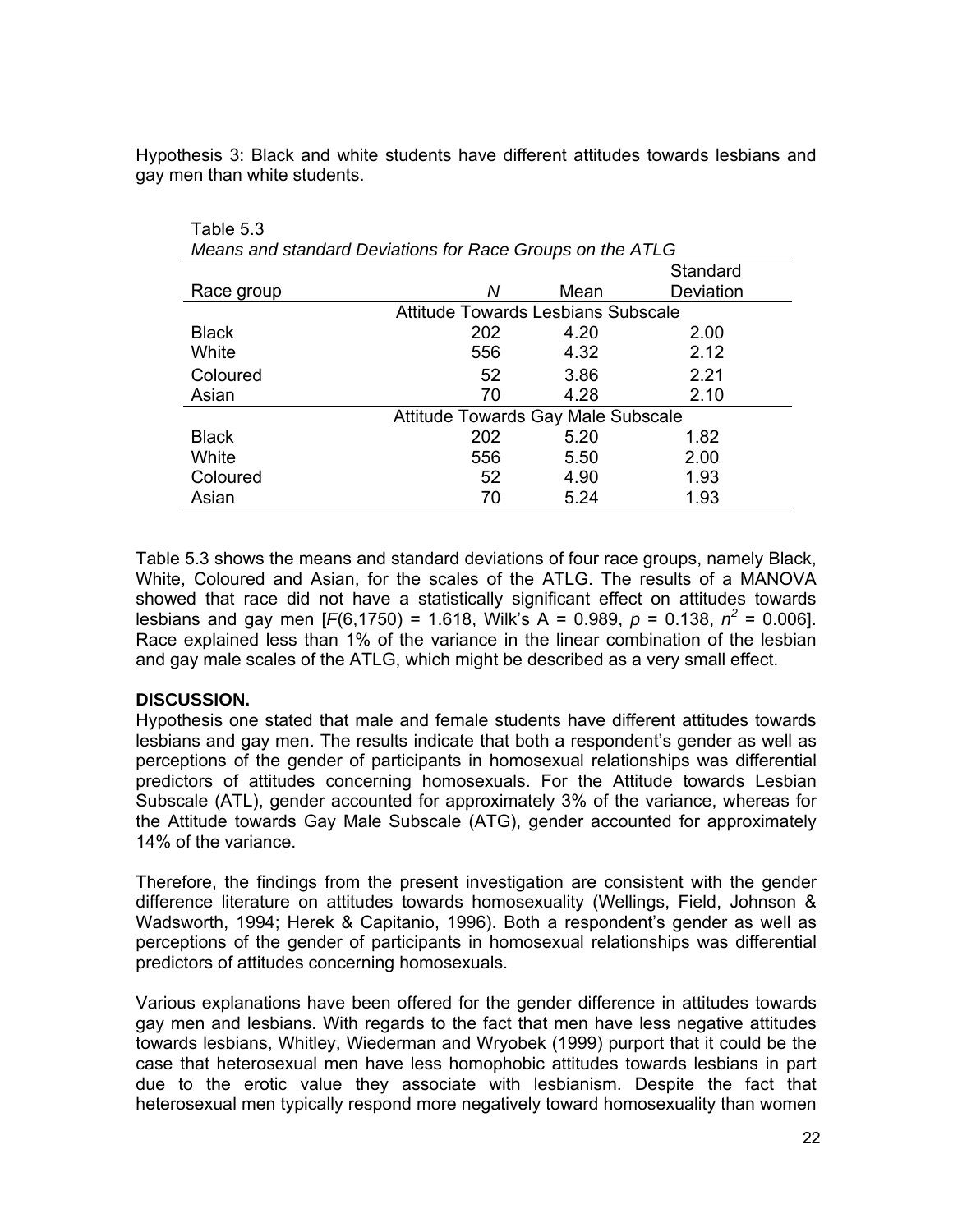do, many heterosexual men find the idea of sex between women appealing. Therefore, the positive value associated with this eroticism may positively influence their attitudes toward lesbians (Louderback & Whitley, 1997).

Gender differentiation reflects the belief that the natures of women and men require them to hold different social roles. Heterosexism reflects the belief that heterosexual relationships are necessary for a complete and happy life, especially for men (Glick & Fiske, 1997). From a gender-role belief system perspective, men hold more negative attitudes towards lesbians and especially gay men as they place higher value on female dependence, gender differentiation, and heterosexuality. Because homosexuality is seen, in part, as a rejection of traditional gender roles, homosexuality would present a stronger threat to the self-concept of individuals who are highly invested in traditional gender roles.

The above is substantiated by the research findings of Whitley (2001), in that genderrole beliefs are closely linked to men's attitudes towards homosexuality. Consequently, men have more negative attitudes towards lesbians and gay men than women have, and might even engage in anti-gay behaviour as a form of self-reaffirmation, demonstrating the magnitude of their rejection of homosexuality (Kite & Whitley, 1998). In addition, if women's roles are viewed as lower in status than men's, prejudice toward lesbians should not be as strongly culturally sanctioned as is prejudice toward gay men (LaMar & Kite, 1998). The aforesaid is evident in the current research findings as both sexes are relatively more accepting of lesbians.

The present study suggests that negative attitudes of South African students towards lesbians and gay men may be partially explained by the abovementioned. The violation of traditional gender roles may be particularly aversive to heterosexual men because of the perceived threat this may pose to male power and privilege. Therefore, it seems that negative attitudes toward gay men are part of a larger construct than just negative attitudes toward homosexuality and that endorsing all of these attitudes demonstrates a general belief in traditional gender roles.

The more positive attitudes of South African females towards lesbians and gay men in the survey might be as a result of the fact that feminism has expanded women's roles in South Africa. Furthermore, women might display more empathy for the social status of lesbians and gay men because of women's greater care-giving roles, as well as their subjective experience of sexism (Greene, 1997).

Hypothesis two stated that students who are more religious have more negative attitudes towards lesbians and gay men. The findings from the present study suggest that a higher level of negative attitudes exists when students are deeply religious, particularly with regards to gay males. The result from the present study is therefore consistent with studies conducted in the United States of America (Herek, 1987; Kunkel & Temple, 1992; Greene & Rademan, 1997; Waldo, 1998).

From a Christian perspective, Schmidt (1995) interprets the above results as reflecting the influence of the conservative Christian tradition regarding male-male sexual behaviour on society. According to Herman (1997), conservative Christians consider only the sexual behaviour of gay men in their discussions regarding homosexuality, and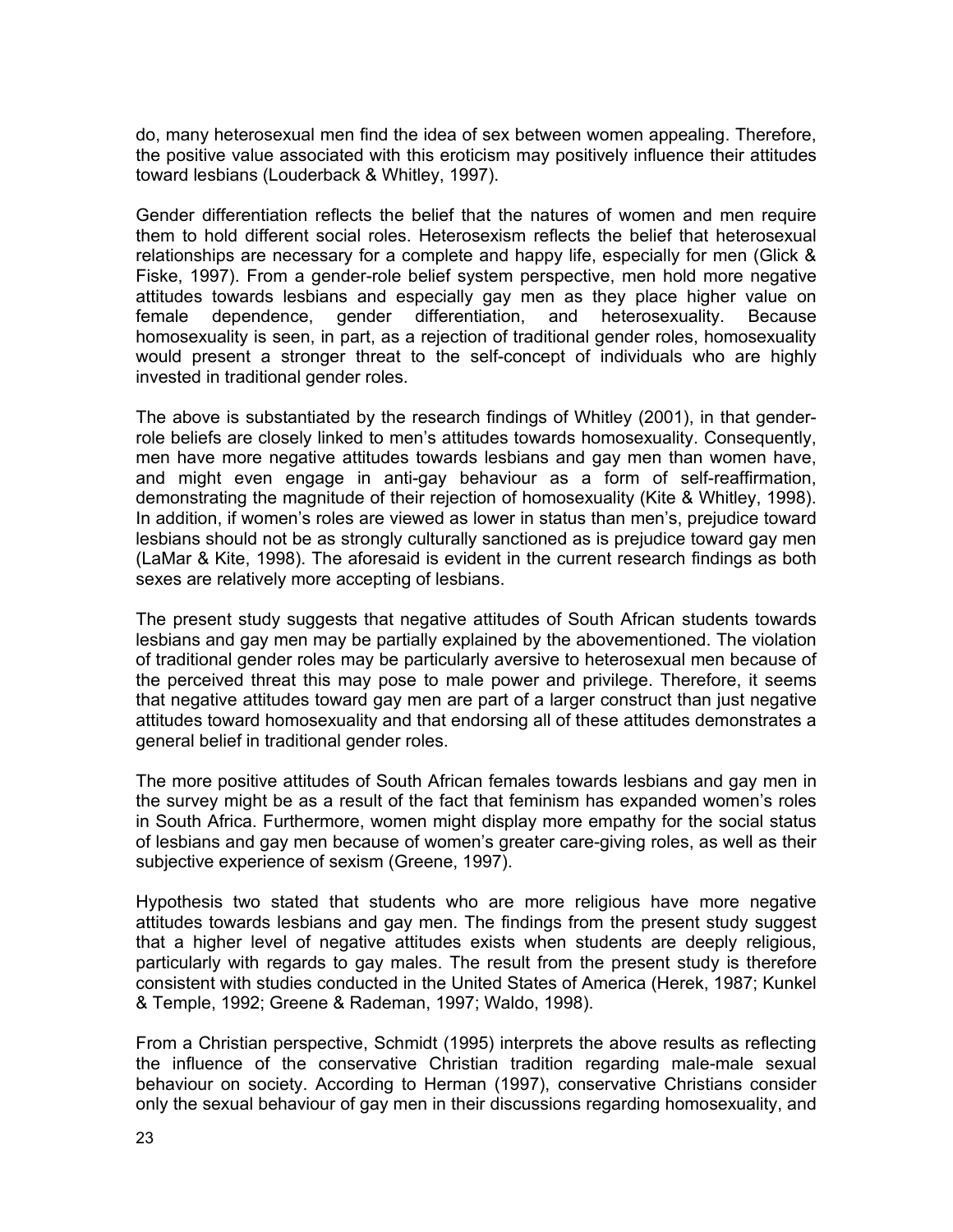in their representations of gay men in antigay publicity. Furthermore, the relative lack of attention toward lesbian sexual behaviour by conservative Christianity may account for the greater generality of the influence of religiosity on participants' impressions of lesbians. Herman (1997) found that lesbians were more often discussed in the Christian literature within the context of antifeminism rather than the context of a posture against sexual immorality, as is typical for gay men.

Hypothesis three stated that students from different race groups have different attitudes towards lesbians and gay men. The results from the present study showed that race did not have a statistically significant effect on attitudes towards lesbians and gay men. Race explained less than 1% of the variance in the linear combination of the lesbian and gay scales of the ATLG.

Waldo (1998) explains the abovementioned by suggesting that this may be as a result of the black students' own status as minorities in the university population. In view of the South African context and a history of discrimination, black heterosexual individuals have also experienced minority stress (Meyer, 1995). According to Meyer (1995:39), this is a state resulting from "culturally sanctioned, categorically ascribed inferior status and discrimination". Therefore, black heterosexual students might also have been subjected to negative life events directly and indirectly because of their own stigmatisation and discrimination.

In view of the results and notwithstanding the fact that the South African constitution specifically protects the rights of lesbian and gay citizens, it appears as if litigation has not filtered down to the level of everyday life in South Africa and prejudice against lesbians and gay men persist.

# **LIMITATIONS AND RECOMMENDATIONS.**

Several limitations of the present study merit discussion. This study used a student sample. As is typical with research conducted using participant pools from universities, the present sample is not representative of the general population of South Africa. Most previous studies referred to in this study have used student samples from the United States, therefore it was useful to test attitudes towards lesbians and gay men in a sample of students in South Africa. However, the limitations of using student samples are worthy of note here.

According to Herek (2000), university students may be one of the most liberal subcultures, therefore the degree of homophobia might actually be underestimated. Herek (1996) has also suggested that age and education could be factors that influence attitude towards lesbians and gay men. Previous research has shown that educational attainment has a significant impact on homophobia, with students with higher educational qualifications having more positive attitudes towards lesbians and gay men (Smith, 1998).

Furthermore, younger respondents have also grown up in an era characterised by increasingly greater tolerance for sexual minorities (Herdt, 2001). Hence, people who are younger and who have a higher level of education are likely to have more positive attitudes towards lesbians and gay men. Thus, caution must be used in generalising the results of the present study to the general population. There are several avenues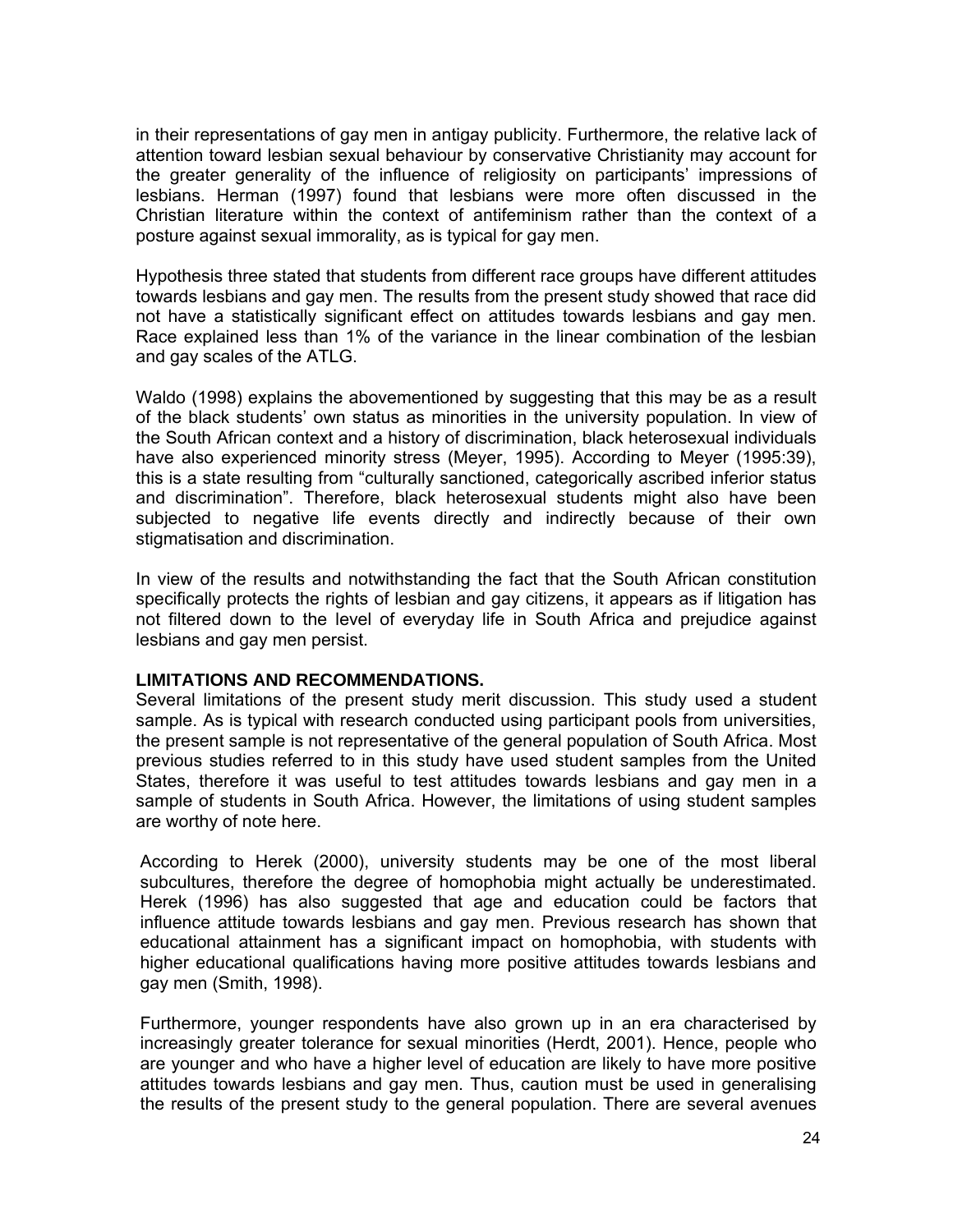that need to be explored in future research. It is recommended that attitudes toward a range of homosexual rights and practices be investigated. For example, attitudes toward the legal rights of homosexuals to marry deserve examination, as well as their right to adopt children.

Although the sample was quite large, it was drawn from a single university. Data from other colleges and universities may have yielded different results. Further investigation is required with regards to the attitudes of the academic staff towards lesbian and gay male students. According to Evans (2000), both students and academic staff at universities needs to take the lead in shifting the values of higher education to support all students, and to develop interventions to change negative attitudes.

Qualitative methods also may be used to investigate subtle prejudice against lesbians and gay men. Given that in the South African context, most heterosexuals no longer consider it appropriate to express prejudice openly, negative attitudes might be expressed in covert and subtle ways (Buttney & Williams, 2000). Given the clear and consistent findings with regard to attitudes towards lesbians and gay men in the research literature (Herek, 1994; Evans & Broido, Waldo, 1998; Harper & Schneider, 2003), it may now be the time to shift the focus of research from attitudes toward lesbians and gay men to the dissemination of the research findings so that appropriate intervention programmes can be instituted.

In view of the abovementioned, and based on extensive research (Rhoads; 1995; Malaney, Williams & Geller 1997), the following suggestions are offered to challenge negative attitudes towards lesbians and gay men in university communities:

• Training should be provided for faculty and staff members that specifically addresses homophobia. This training ought to incorporate discussions of the environment that lesbians and gay male students face, both in and out of class.

 $\bullet$  A concerted effort needs to be made to increase students' awareness to differences in sexual preferences. For students, there could be specific academic courses and programmes on homosexual issues. Most likely, universities would find it easier to include discussions of homosexual issues within existing courses. Instruction also needs to occur outside of the classroom, especially within residence halls and student organisations.

• It is recommended that stable resources and staff assistance be available to lesbians and gay men, and furthermore, to encourage leaders of the faculties and administrative staff to offer visible support to lesbian and gay male students. "Safe" places should be established for lesbians and gay men on campus. Such places are offices or departments where any member of the campus community can go to, and be assured of confidentiality and of sensitivity to their sexual identity.

• The development of formal policies is an important step for communicating and practicing inclusiveness. University policies should make it clear that harassment and bias directed at lesbians and gay men is no more tolerable than racist behaviour and will be subject to the same procedure and penalties. Finally, it is recommended that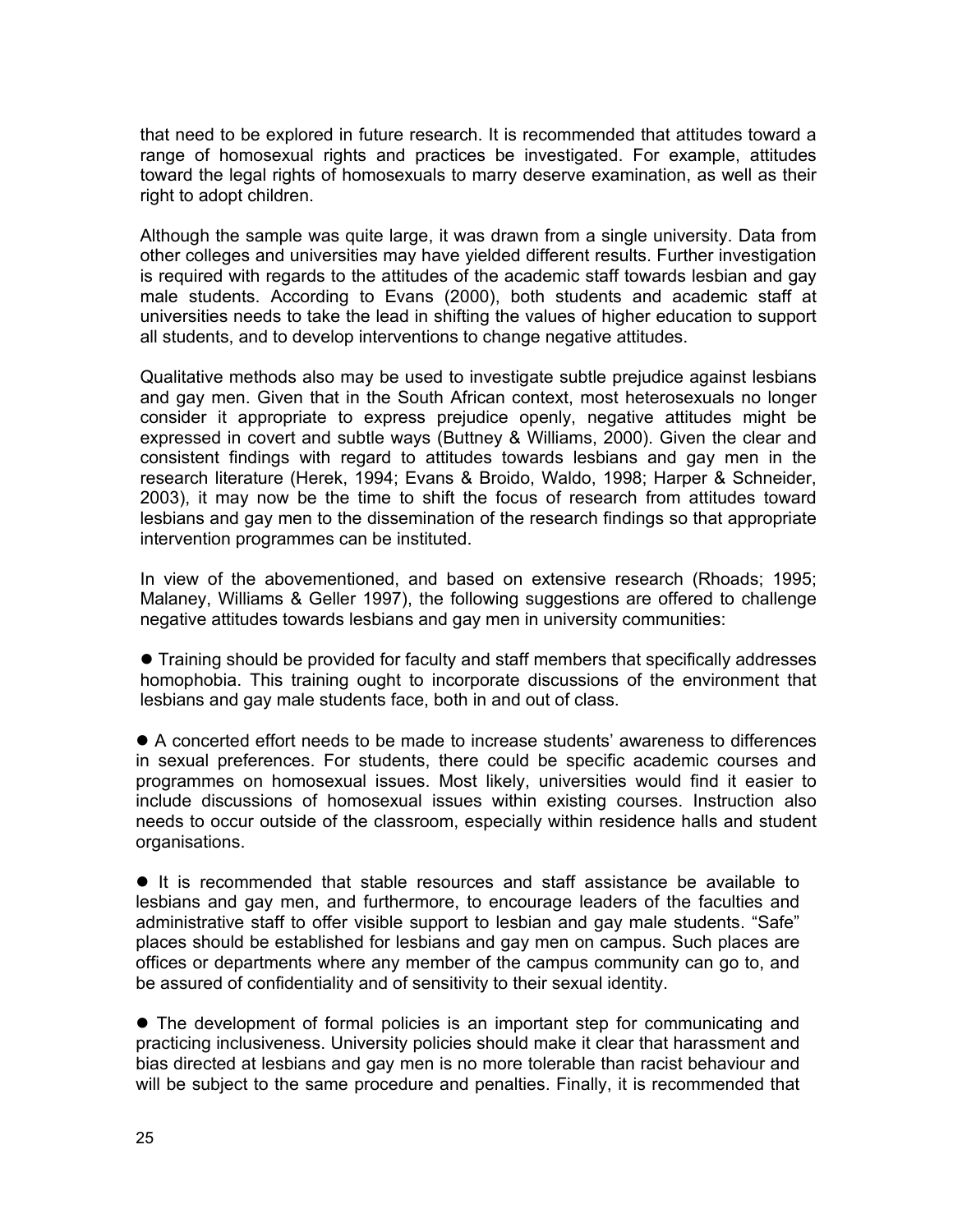faculty members and students be encouraged to conduct research on homosexual issues.

## **CONCLUSION.**

The findings of this study have significant implications with regards to attitudes towards lesbians and gay men in a university setting. One of the greatest challenges for South African higher education is to develop a healthy campus climate where opportunities for learning include cultural appreciation and reciprocity among people of diverse backgrounds.

It is important to keep in mind that within the category "homosexual", there are a diverse array of individuals who are also members of other oppressed or marginalised groups with varying levels of social power and influence, for example, women, people of colour, people living with chronic illness and people with disabilities. Even when people share membership in some of these multiple identity groups, each individual will have his or her own unique set of reactions and expectations (Greene & Croom, 2000).

Not only is individual assessment important, but also each university campus and the whole of South African higher education must be examined on a continual basis. It is imperative that empirical research be conducted to illuminate the nature of heterosexuals' attitudes towards lesbians and gay men, to track changes in such attitudes over time, and to identify effective strategies for overcoming prejudice directed at lesbians and gay men. This data would provide indicators for developing a climate that is supportive of learning, personal growth, and professional development. Such knowledge, coupled with a firm belief in the importance of a healthy campus environment for lesbians and gay men, may influence the culture of each institution, by presenting South African higher education as an equitable and humanised social environment in an increasingly conflictual global community.

As lesbians and gay men become progressively more visible in the South African society, the heterosexual public's attitudes towards them will continue to evolve. It is only because of comprehensive research in this area that we can move further away from homophobia and towards accepting people regardless of sexual orientation (Herek, 2000).

However, there is no easy solution to combating negative attitudes towards lesbians and gay men on campus. For at least eighteen years before students arrive on campus, they have likely internalised at least some of the negative attitudes prevalent in South African culture - a culture that has yet to shake its misconceptions and negative attitudes of persons who are lesbians or gay men.

According to Levine and Cureton (1998:159): "today's undergraduates are living in a world in which differences are multiplying and change is the norm, but they attend colleges that are often segregated on the basis of differences and where relationships between diverse groups are strained. It is imperative that college students learn to recognize, respect and accept their differences".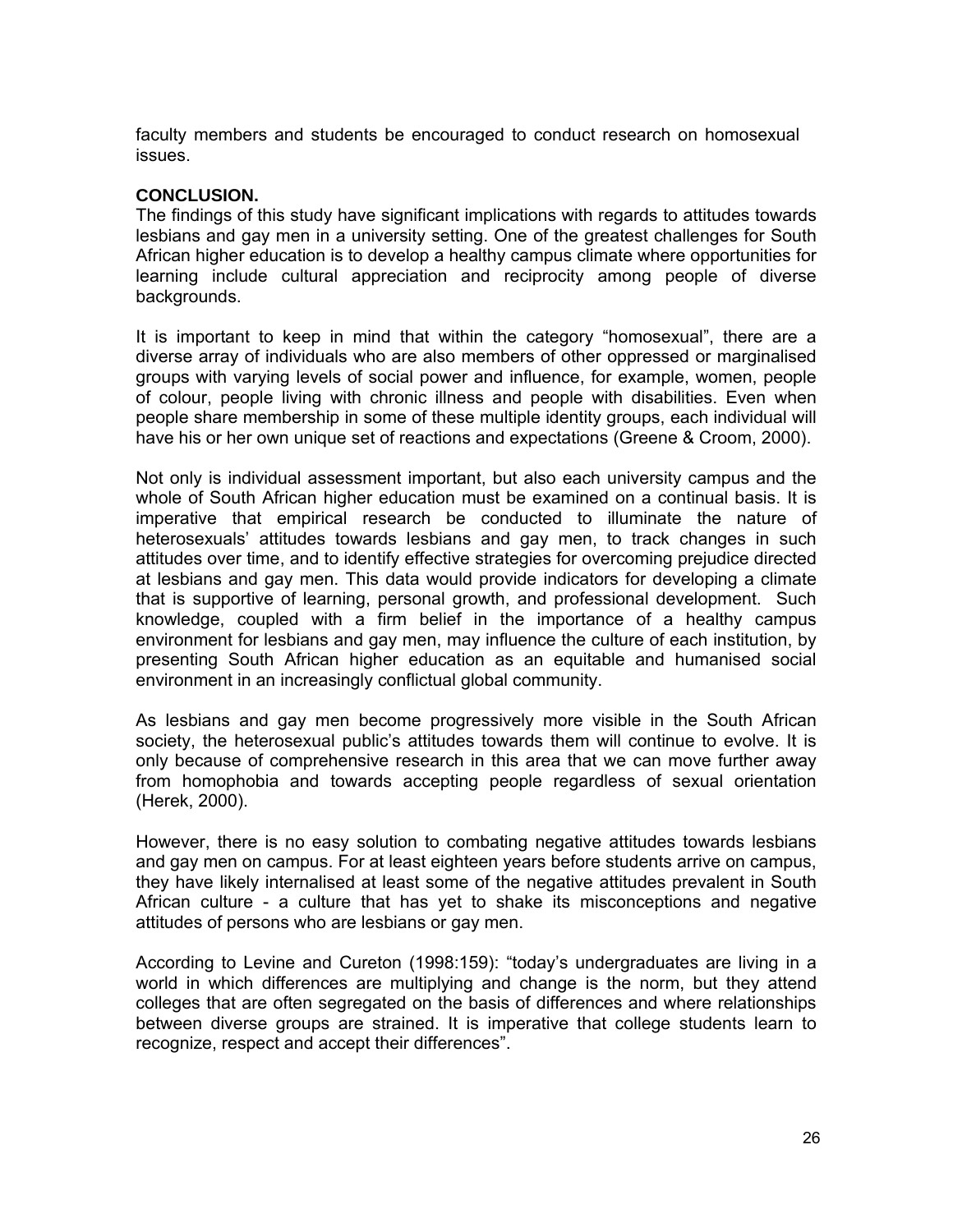## **REFERENCES.**

Buttney, R & Williams, P (2000) Demanding respect: The uses of reported speech in discursive constructions of interracial contact. **Discourse and Society, 77**, 109-133.

Cohen, K M & Savin-Williams, R C (1996) Developmental perspectives on coming out to self and others, in Savin-Williams, R C & Cohen, K M (eds) (1996) **The lives of lesbians, gays and bisexuals: Children to adults.** Fort Worth: Harcourt Brace.

Davis, W M (1998) Toward civility: Assessment as a means toward improving campus climate**. College Student Affairs Journal, 18**, 72-84.

Dube, E M (2000) The role of sexual behaviour in the identification process of gay and bisexual males. **The Journal of Sex Research, 37**, 123-132.

Dworkin, S H (2000) Individual therapy with lesbian, gay, and bisexual clients, in Perez, R M, DeBord, K A & Bieschke, K J (eds) (2000) **Handbook of counselling psychotherapy with lesbian, gay and bisexual clients.** Washington, DC: American Psychological Association.

Evans, N J (2000) The impact of LGBT safe zone project on campus climate. **Journal of College Student Development, 43**, 522-539.

Evans, N J & D'Augelli, A R (1996) Lesbians, gay men, and bisexual people in college, in Savin-Williams, R C & Cohen, K M (eds) (1996) **The lives of lesbians, gays and bisexuals: Children to adults.** Fort Worth: Harcourt Brace.

Evans, N J & Broido, E M (1999) Coming out in college residence halls: Negotiation, meaning making, challenges, supports. **Journal of College Student Development, 40**, 658 -667.

Gevisser, M & Cameron, E (eds) (1994) **Defiant desire**. Johannesburg: Ravan Press.

Glick, P & Fiske, S T (1997) Hostile and benevolent sexism: Measuring ambivalent sexist attitudes toward women. **Psychology of Women Quarterly, 21,** 119-137.

Gray, D P, Kramer, M, Minick, P, McGee, L, Thomas, D & Greiner, D (1996) Heterosexism in nursing education. **Journal of Nursing Education, 35**, 204-210.

Greene, B (ed) (1997) **Ethnic and cultural diversity among lesbians and gay men.** London: Sage.

Greene, B & Croom, G L (eds) (2000) **Education, research and practice in lesbian, gay bisexual and transgendered psychology**. London: Sage.

Greene, G & Rademan, P (1997) Evangelical leaders and people with HIV. **AIDS Care, 9**, 715- 726.

Griffin, G (1998) Understanding heterosexism – the subtle continuum of homophobia. **Women and Language, 21**, 33-40.

Harry, J (1993) Being out: A general model. **Journal of Homosexuality, 26**, 25-39.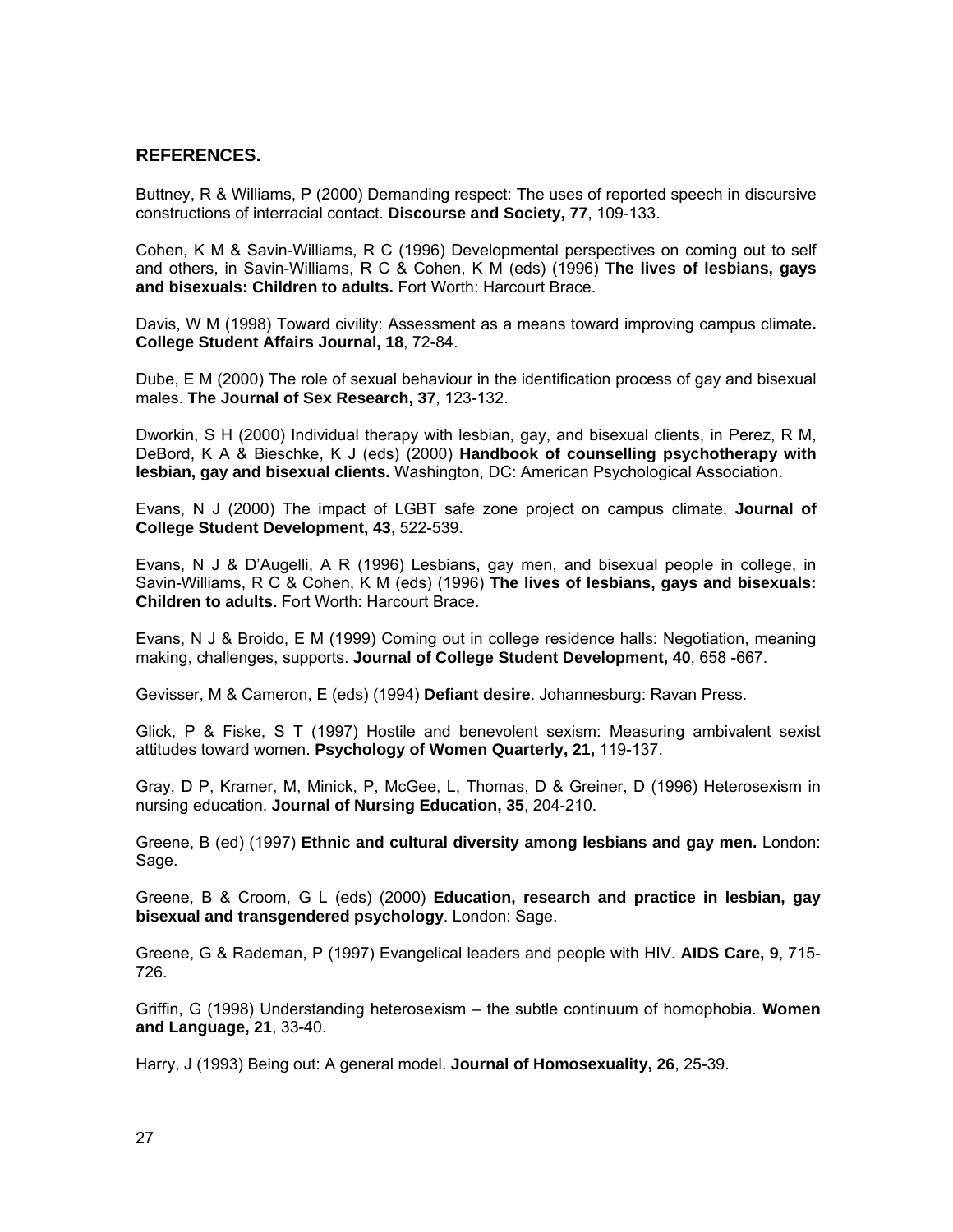Harper, G W & Schneider, W S (2003) Oppression and discrimination among lesbian, gay, bisexual and transgendered people and communities: A challenge for community psychology. **American Journal of Community Psychology, 31,** 243-252.

Herdt, G H (2001) Social change, sexual diversity, and tolerance for bisexuality in the United States, in D'Augelli, A R & Patterson, C J (eds) (2001) **Lesbian, gay and bisexual identities and youth: Psychological perspectives.** New York: Oxford University Press.

Herek, G M (1987) Religious orientation and prejudice. Personality and Social **Psychology Bulletin, 13,** 34-44.

Herek, G M (1994) Assessing heterosexuals' attitudes toward lesbian and gay men: A review of empirical research with the ATLG scale, in Green, B & Herek, G M (eds) (1994) **Psychological perspectives on lesbian and gay issues: Lesbian and gay psychology: Theory, research, and clinical applications**. Thousand Oaks, CA: Sage.

Herek, G M (ed) (1995) **Stigma and sexual orientation: Understanding prejudice against lesbians, gay men, and bisexuals. Psychological Perspectives on Lesbian and gay issues.** Thousand Oaks, CA: Sage.

Herek, G M (1996) Heterosexism and homophobia, in Cabaj, R & Stein, T (eds) (1996) **Textbook of homosexuality and mental health**. Washington, DC: American Psychiatric Press.

Herek, G M (2000) The psychology of sexual prejudice. **Current Directions in Psychological Science, 9,** 19-22.

Herek, G M & Capitanio, J P (1996) Some of my best friends: Intergroup contact, concealable stigma and heterosexual attitudes towards gay men and lesbians. **Personality and Social Psychology Bulletin, 22**, 412-424.

Herek, G M & Capitanio, J P (1999) Sex differences in how heterosexuals think about lesbians and gay men: Evidence from survey context effects. **The Journal of Sex Research, 36,** 348- 361.

Herek, G M & Glunt, E K (1993) Interpersonal contact and heterosexuals attitudes towards gay men: Results from a national survey. **The Journal of Sex Research, 30,** 239-244.

Herman, D (1997) **The antigay agenda: Orthodox vision and the Christian Right.** Chicago: University of Chicago Press.

Hudson, W W & Rickets, W A (1980) A strategy for the measurement of homophobia. **Journal of Homosexuality, 5,** 357-372.

Human Rights Watch (2003) Hatred in the hallways: Violence and discrimination against lesbians, gay, bisexual and transgender students. Retrieved 25 January 2004 – http://www.hrw.org/reports/2001/us/lgbt

Kite, M E & Whitley, B E (1998) Do heterosexual women and men differ in their attitude toward homosexuality? in Herek, G M (ed) (1998) **Stigma and sexual orientation: Understanding prejudice against lesbians, gay men and bisexuals.** Thousand Oaks, CA: Sage.

Kunkel, L E & Temple, L L (1992) Attitudes towards AIDS and homosexuals: Gender, marital status and religion. **Journal of Applied Social Psychology, 22,** 1030-1040.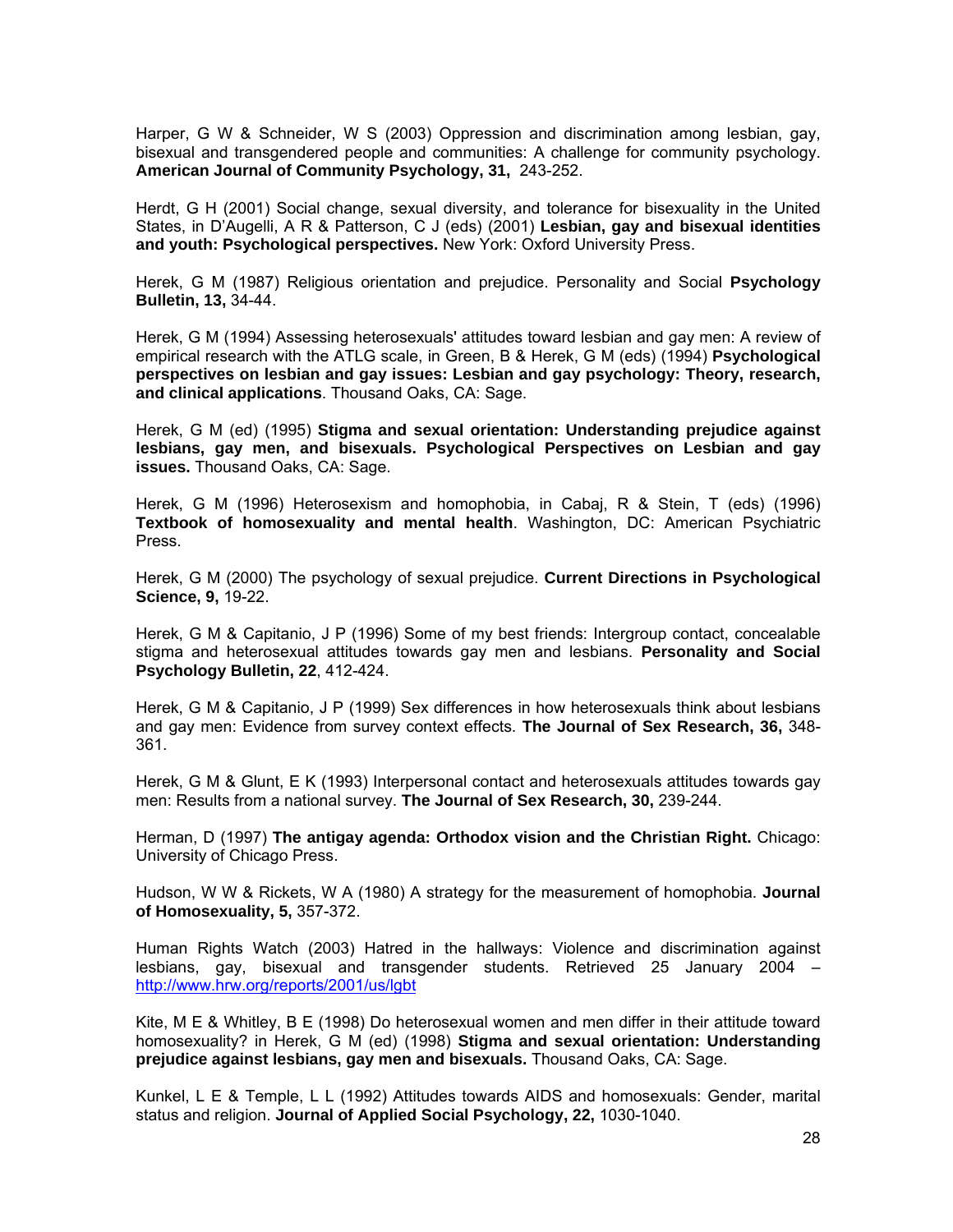LaMar, L & Kite, M (1998) Sex differences in attitudes toward gay men and lesbians: A multidimensional perspective. **The Journal of Sex Research, 35,** 189-197.

Lance, L M (2002) Heterosexism and homophobia among college students. **College Student Journal, 36**, 410-415.

Levine, A & Cureton, J S (1998) **When hope and fear collide.** San Francisco: Jossey-Bass.

Levitt, E E & Klassen, A D (1974) Public attitudes toward homosexuality: Part of the 1970 National survey by the Institute of Sex Research. **Journal of Homosexuality, 1,** 29-43.

Lewis, G B (2003) Black-white differences in attitudes toward homosexuality and gay rights. **Public Opinion Quarterly, 67**, 59-79.

Lewis, R J, Derlega, V J, Griffin, J L & Krowinski, A C (2003) Stressors for gay men and lesbians: Life stress, gay-related stress, stigma consciousness, and depressive symptoms. **American Journal of Community Psychology, 31,** 313-326.

Louderback, L A & Whitley, B E (1997) Perceived erotic value of homosexuality and sex-role attitudes as mediators of sex differences in heterosexual college students' attitudes toward lesbians and gay men. **The Journal of Sex Research, 34,** 175-182.

Love, P G (1998) Cultural barriers facing lesbian, gay and bisexual students at college. **Journal of Higher Education, 69**, 298-323.

Malaney, G D, Williams, E A & Geller, W W (1997) Assessing campus climate for gays, lesbians, and bisexuals at two institutions. **Journal of College Development, 38**, 365-376.

Marszalek, J F & Cashwell, C S (1999) The gay and lesbian affirmative developmental model: Facilitating positive gay identity development. **Adultspan Journal, 1,** 13-31.

Meyer, I (1995) Minority stress and mental health in gay men. **Journal of Health and Social Behavior, 36**, 38-56.

Peters, J P (2003). Isolation or inclusion: Creating safe spaces for lesbian and gay youth. **Families in Society, 84**, 331-340.

Potgieter, C (1997) **Black, South African Lesbians – discourses of invisible lives.** Unpublished doctoral dissertation. University of Western Cape, Cape Town.

Reid, G & Dirsuweit, T (2001) **Understanding systematic violence: Homophobic attack in Johannesburg and its surrounds**. Unpublished Dissertation. Johannesburg: Wits Institute of Social and Economic Research.

Reynolds, A L & Hanjorgiris, W F (2000) Coming out: Lesbian, gay and bisexual identity development, in Perez, R M, DeBord, K A & Bieschke, K J (eds) (2000) **Handbook of counselling and psychotherapy with lesbian, gay and bisexual clients.** Washington, DC: APA.

Rhoads, R A (1994) The campus climate for gay students who leave the closet. **The Chronicles of Higher Education, 41**, 56-67.

29 Schieman, S (1998) Gender and AIDS related psychosocial processes: A study of perceived